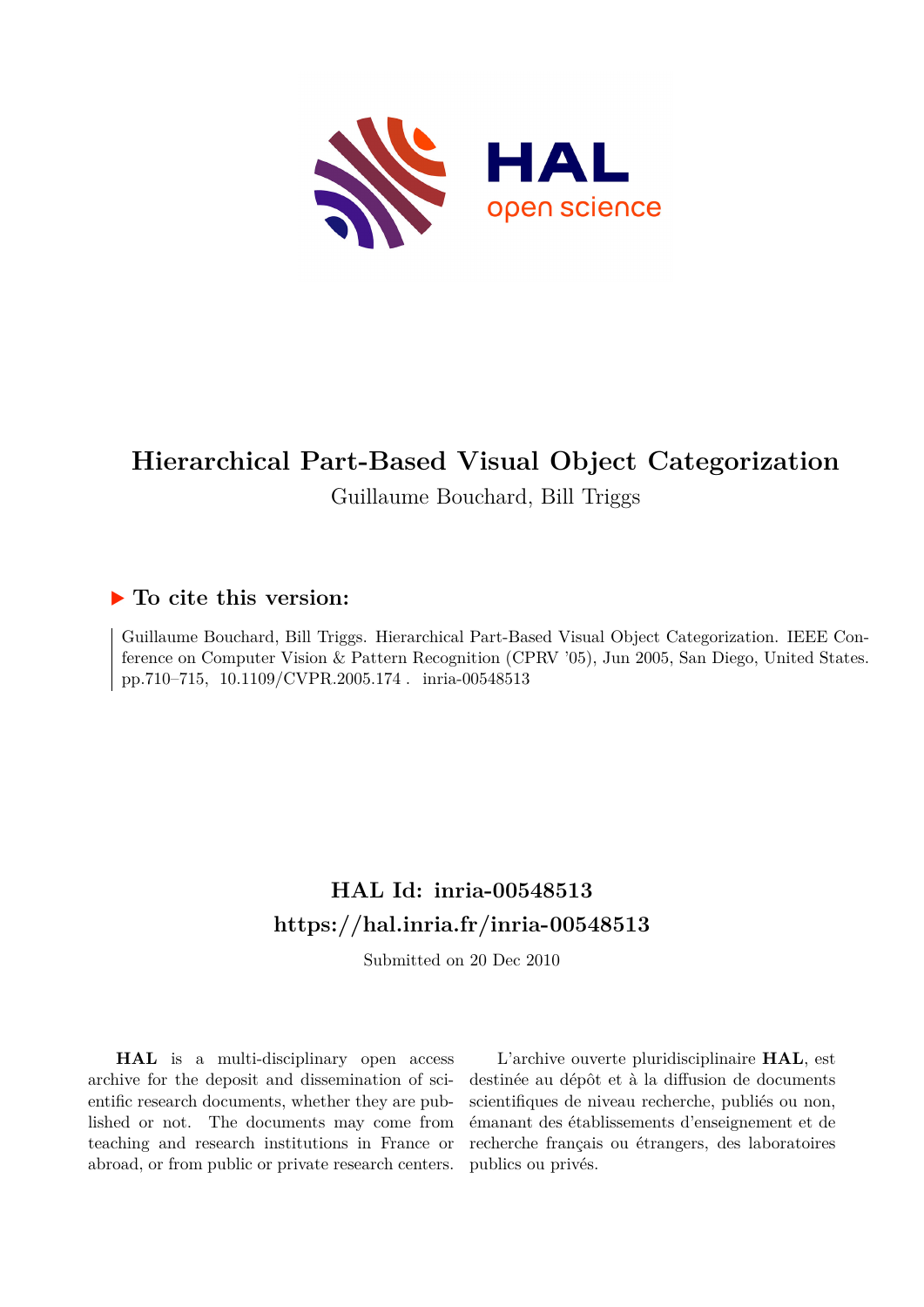# **Hierarchical Part-Based Visual Object Categorization**

**Guillaume Bouchard** Xerox Research Center Europe 6, chemin de Maupertuis 38240 Meylan, France Guillaume.Bouchard@xrce.xerox.com

**Bill Triggs** LEAR, GRAVIR-INRIA 655 av. de l'Europe 38330 Montbonnot, France Bill.Triggs@inrialpes.fr

#### **Abstract**

*We propose a generative model that codes the geometry and appearance of generic visual object categories as a loose hierarchy of parts, with probabilistic spatial relations linking parts to subparts, soft assignment of subparts to parts, and scale invariant keypoint based local features at the lowest level of the hierarchy. The method is designed to efficiently handle categories containing hundreds of redundant local features, such as those returned by current keypoint detectors. This robustness allows it to outperform constellation style models, despite their stronger spatial models. The model is initialized by robust bottom-up voting overlocation-scale pyramids, and optimized by Expectation-Maximization. Training is rapid, and objects do not need to be marked in the training images. Experiments on several popular datasets show the method's ability to capture complex natural object classes.*

#### **1. Introduction**

In object categorization from digital images, existing geometrical models are typically very specific to a particular object class (for example 3D human body models). There is a need for generic models that are suitable for more general object categories. "Part" or "fragment" based models that combine local image features or regionsinto loose geometric assemblies offer one possible solution to this [9,11,5,4,8]. Constellation models [5,4] provide a probabilistic way to mix the appearance and location of local descriptors. One of their major limitations is the fact that they require an explicit enumeration over possible matchings of model features to image ones. This optimal, but combinatorially expensive, step limits the model to relatively few detected features ('parts'), typically 6 or at most 7. This often means that a good deal of the available image information must be ignored, especially in cases where the objects have many parts, either naturally, or because fine grained local visual features are being used to characterize them. Indeed, such structural approaches often fail to compete with geometry-free "bag of features" style approaches because the latter make better use of the available image information [9,10,1]. Hence, it is useful to investigate variants of structural approaches that can efficiently handle models with hundreds of local features.

Secondly, many natural object categories (humans and animals, man made classes with variable forms) have relatively rigid shape locally, but significant shape variability at larger scales, so that nearby object features have strongly correlated positions while more distant ones are much more weakly correlated. This suggests a local parts based representation focused on modelling correlations between feature positions. In fact different parts (groups of features that move together in 3D) often overlap in the image owing to occlusion and parallax effects, so common movement is a more important cue than common (image) position for defining parts. A correlation-based model easily represents this kind of structure. Also, to do these things well, it is natural to include some levels of part hierarchy, with loosely connected parts containing more tightly connected subparts. Hence the overall model becomes a tree-structured graphical model [7].

The current paper proposes a hierarchical model of this sort that is capable of handling hundreds of local feature classes efficiently, so that it is suitable for use with very basic feature detectors. The position of the object in the training images and the model structure are unknown and treated as hidden variables, to be estimated using E-M after a suitable initialization. The method is totally scale-invariant, and all of the model parameters are learned by maximum likelihood, so the only tuning needed is the number of parts at each level. Cross-validation shows that using multi-part models is often advantageous.

Below, we first present the probabilistic model, then explain the learning method, including the initialization and

Published in CVPR'05, pp I 710–715. G. Bouchard was at GRAVIR-INRIA when this work was performed. We gratefully acknowledge the support of the European Union research projects LAVA and PASCAL.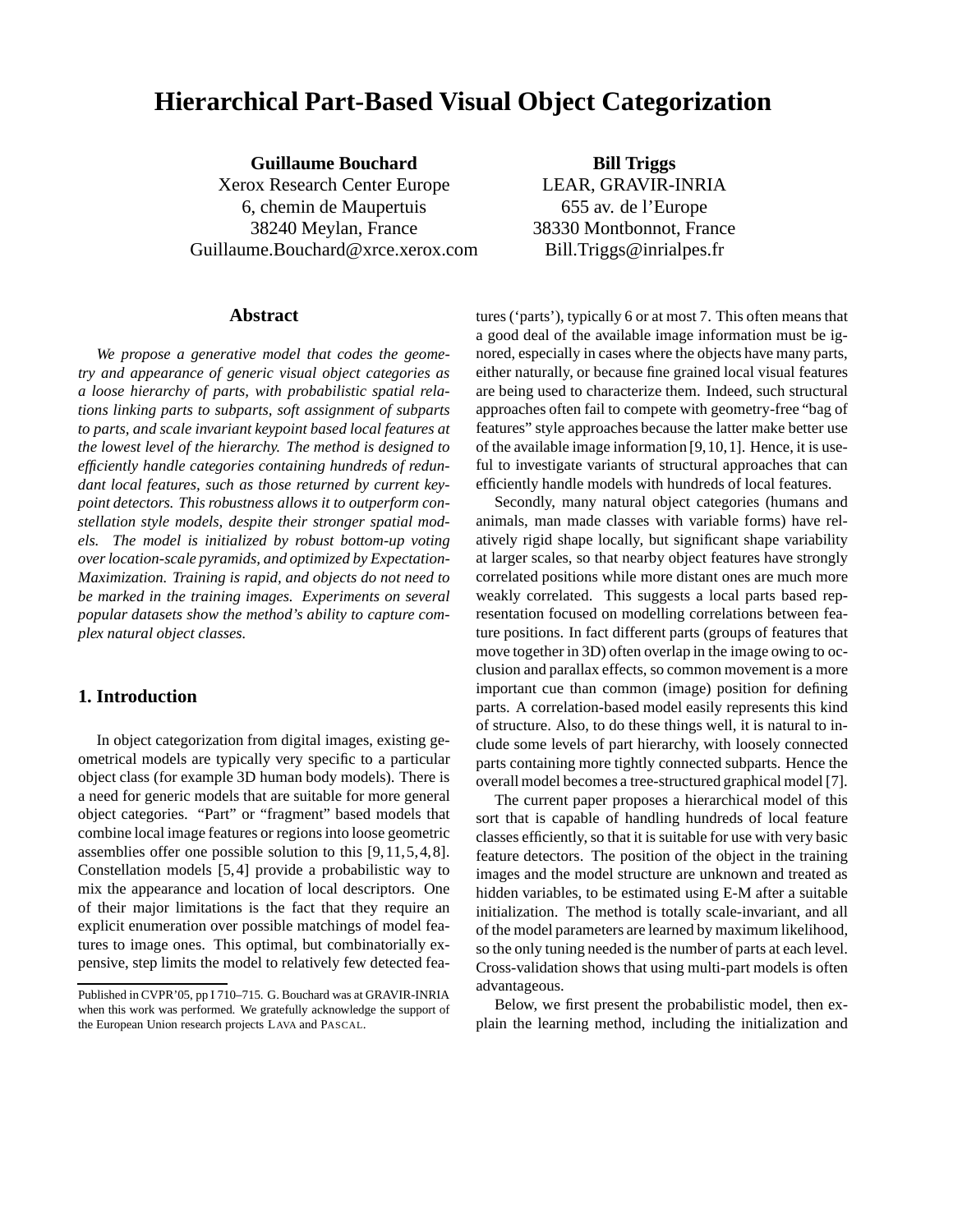

Figure 1. The overall structure of our hierarchical object model.

EM steps. Finally experiments on real images show that the model is effective for object categorization.

#### **2. Model Structure**

Our model (see figure 1) is a hierarchy of parts and subparts, with the object at the top level, and positionappearance classes of local image features that will be attached to observed image features at the bottom. In each layer of the hierarchy, the parts are softly assigned to parents from the preceding layer. Soft assignment is included mainly to help the model structure adapt to the object class during training. Once the models have been learned, most of the parts tend to have relatively certain parent assignments.

**Spatial structure:** Parts and their sub-trees are attached to their parents by uncertain spatial transformations. In the experiments below, we have used translations and rescalings, *i.e.* transformations of the form  $\mathbf{T}_{qp} = \begin{pmatrix} s & 0 & u \\ 0 & s & v \\ 0 & 0 & 1 \end{pmatrix}$ where s is the relative scale and  $(u, v)$  is the relative translation of part p relative to its parent q from the previous layer<sup>1</sup>. We assume that  $T_{qp}$  is sampled from a Normal distribution over translations and a log-Normal distribution over relative scales. We write the corresponding mean and variance symbolically as  $\overline{\mathbf{T}}_{qp}$  and  $\textbf{Var}(\mathbf{T}_{qp})$ . These are model parameters that need to be learned. Formally,  $\overline{T}_{qp}$  is a non-random transformation and  $\text{Var}(\mathbf{T}_{qp})$  can be thought of as a  $3 \times 3$  covariance matrix for  $(u, v, \log s)$ , which is assumed to be diagonal below.

There is a minor complexity relating to the fact that we use soft parent assignments. We do not introduce separate model parameters for the transformation of each part relative to each of its possible parents. This would be a huge number of parameters, and those with low parenting probabilities would not be estimated stably. Instead, we expect parts to represent stable, identifiable regions of the object with their own identities and positions. Parent attributions are uncertain only because it is unclear before training which parent best codes the target part's overall position variability, *i.e*. parts are essentially assigned to the parent whose spatial position variations best explain (covary most strongly over the training set with) their own. To capture this notion, each part p is given just *one* set of mean transformation parameters  $\overline{T}_p$ , representing the mean position of p relative the root of the object frame, and a corresponding set of (reduced<sup>2</sup>) variance parameters  $\text{Var}(\mathbf{T}_p)$ . Given a parent attribution q for p, the uncertain transformation  $T_{qp}$ is then sampled with mean  $\overline{T}_{qp} \equiv \overline{T}_q^{-1} \overline{T}_p$  and the correspondingly back-transformed variance, which we can denote by  $\overline{\mathbf{T}}_q^{-1}(\mathbf{Var}(\mathbf{T}_p))$  say. (In our case, this is just the  $3 \times 3$   $(u, v, \log s)$  covariance  $\text{Var}(\mathbf{T}_p)$  with its  $(u, v)$  block scaled by  $1/\overline{s}_{q}^{2}$ ). In this way, the same few parameters control the part's position, whatever its parent assignment. If we suppose that the (random) parent locations  $T_q$  are already known, the part location relative to the object frame is a mixture of random transformations  $T_q T_{qp}$ , where  $T_{qp}$  is a random transformation (Gaussian in  $(u, v, \log s)$ ) and the mixture weights are  $\tau_p(q)$ , the model parameters representing the prior probabilities of  $p$ 's parent being  $q$ :

$$
\mathbf{p}_p^{\mathrm{loc}}(\mathbf{T}_p \,|\, \{\mathbf{T}_q\}) = \sum_{q} \boldsymbol{\tau}_p(q) \, \mathcal{N}(\mathbf{T}_q \mathbf{T}_p^{-1} \,|\, \overline{\mathbf{T}}_{qp}, \textbf{Var}\,(\mathbf{T}_{qp}))
$$

This mixture has the peculiarity that if all of the possible parents q are in their mean positions  $T_q$ , all of its components coincide exactly — it becomes multimodal only when several parents have nonzero mixing proportions  $\tau_p(q)$  and deviate from their means.

**Image correspondence:** The lowest level of the spatial hierarchy contains elementary parts representing appearance classes of scale-invariant local features, similar to those used in other constellation and bag of features models  $[12,5,4,3,9,10,1]$ . When the model is in use, each elementary part acts as a "bonding site" for a nearby image feature of similar appearance. Image features are characterized by their locations (positions and scales) and their appearance vectors a. In the experiments below they are SIFT descriptors calculated over scale-invariant Harris keypoints [9,10], but any other feature / descriptor combination could be used. Each elementary part p has the usual location model  $T_p$ , and also a corresponding feature appearance model — here, a Gaussian with model parameters  $\overline{a}_p$  and  $\overline{Var}(a_p)$ . When an image feature is bound to an elementary part, the part's location is instantiated to the feature's location and scale, and its

 ${}^{1}T_{qp}$  is the transformation taking point coordinates in the frame of p to point coordinates in the frame of  $q$ ,  $e.g.$  a point at the origin of  $p$  with scale 1 has scale s and position  $(u, v)$  with respect to q.

<sup>&</sup>lt;sup>2</sup>This is not the variance of the full uncertain transformation  $\mathbf{T}_p$ , just the part of this variance that is introduced at the level of part  $p$ .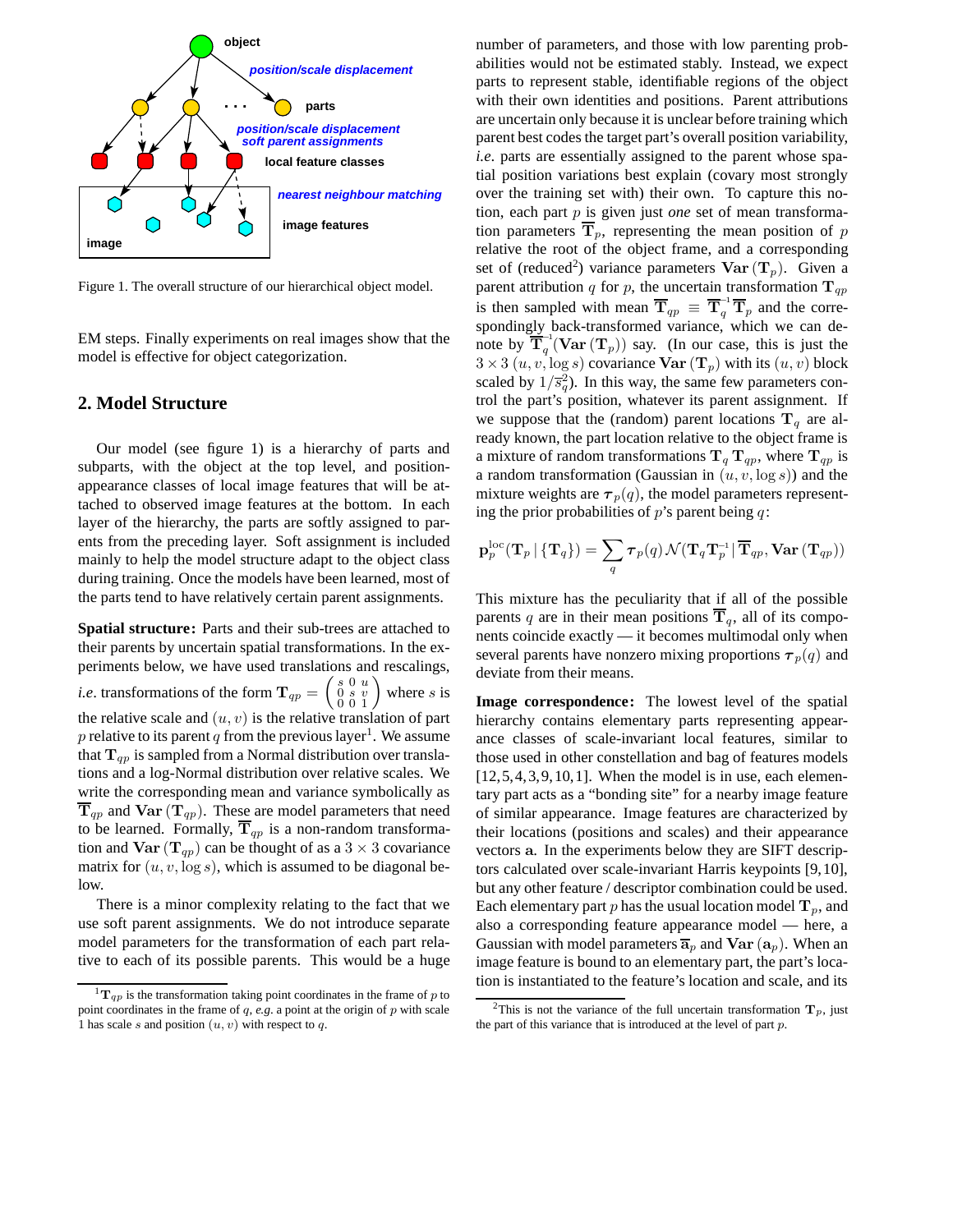appearance is instantiated to the feature's appearance. The model is designed to support large numbers (hundreds) of elementary parts, only some of which are seen in any given image. So it is important to allow parts to remain effectively unassigned. In practice we nominally assign every part to some feature, but we use a robust assignment probability that effectively discounts any overly distant assignments:

$$
\mathbf{p}_p(\mathbf{a}, \mathbf{T}) = (1 - \pi_p) \, \mathbf{p}_{\text{bkgd}}(\mathbf{a}, \mathbf{T}) + \pi_p \, \mathbf{p}_p^{\text{app}}(\mathbf{a}) \, \mathbf{p}_p^{\text{loc}}(\mathbf{T})
$$

Here: **a**, **T** are the appearance and location of the assigned feature f;  $\pi_p$  is a learned inlier proportion for elementary part / feature class  $p$ ;  $\mathbf{p}_{\text{bkgd}}$  is a background model, uniform in appearance and position;  $\mathbf{p}_p^{\text{app}}$  is p's appearance model, a Gaussian with mean  $\overline{\mathbf{a}}_p$  and variance  $\text{Var}(\mathbf{a}_p)$ ; and  $\mathbf{p}_p^{\text{loc}}$ is the above mentioned spatial mixture over  $p$ 's location, parametrized by  $\overline{T}_p$ , Var  $(T_p)$ , the corresponding parameters of all p's parents, grandparents, *etc*., and the corresponding mixing proportions  $\tau_p(q)$  for all parents q, etc.

When the model is in use, each elementary model part is bound to the single observed image feature that is most probable according to the above likelihood model given the current model parameters. One could also use soft assignments to several nearby image features. This would be more consistent with our overall philosophy, but at present we do not do it, mainly because it would make part-feature matching much less efficient.

During testing, we do nothing to prevent several elementary parts from binding to the same image feature. This is again for efficiency reasons — otherwise a combinatorial matching process would be needed to find the best set of correspondences. However during model training we enforce unique assignments by greedy matching, as otherwise the learned appearance classes of nearby parts tend to merge.

We effectively ignore any unbound features (sometimes even the majority of the features detected). This prevents problems when there are multiple detections of essentially the same feature, but it also means that the current model has no efficient means of representing textured regions. We are currently investigating the use of a Poisson field binding model, where elementary parts can bind to many similar features at once. This also suggests that the model may have problems with hallucinations in very cluttered regions where many types of features occur.

#### **3. Training**

The model is fitted to a given image, and also trained over the full training set, using Expectation-Maximization. The model parameters to be adjusted during training are: for each part, the mean and variance of its location and scale,  $T_p$ , Var  $(T_p)$ , and its vector of parent assignment probabilities  $\tau_p$ ; and for each elementary part, the mean and variance of its feature appearance  $\overline{\mathbf{a}}_p$ , **Var**  $(\mathbf{a}_p)$ , and its probability of occurrence  $\pi_p$ . In addition, in each image there are continuous hidden variables to be estimated for the part locations  $T_p$ ; and discrete ones for the elementary part-tofeature bindings, the background / foreground decision for each bound feature, and the parent assignment for each part.

The E-M processes are straightforward to implement. Once initialized, the method converges in about 5–10 iterations. Training takes around 1 second per image in MAT-LAB, most of this time being spent in the (currently unoptimized) part-to-feature assignment process. Note that every parameter of the model is learned using E-M: apart from the number of parts in each layer and some thresholds used during initialization, the model has no hand-set parameters, regularization terms, *etc*.

#### **3.1. Instantiating the Model in an Image**

The effective cost function has many local minima so a robust instantiation method is needed. We use a hierarchical, heuristic, Hough transform like voting method, based on voting into a position/scale pyramid of possible locations  $(\mathbf{T}_p \text{ values})$  for each part.

1. For each part  $q$  in the penultimate layer of the hierarchy (the direct parents of the elementary parts), each image feature f (with appearance  $a_f$  and location  $T_f$ ) votes into a position/scale pyramid for q's location  $T_q$ , essentially by taking the expected mixture distribution over feature appearances and locations generated by q's elementary subparts, and using it backwards as a likelihood for voting:

$$
\text{Vote}_{q}(\mathbf{T}_q) = \sum_{f} \max_{p} \frac{\boldsymbol{\tau}_p(q)}{w_p} \mathbf{p}_p^{\text{app}}(\mathbf{a}_f) \mathbf{p}_p^{\text{loc}}(\mathbf{T}_f \,|\, \mathbf{T}_q)
$$

where  $w_p \equiv \sum_f \mathbf{p}_p^{\text{app}}(\mathbf{a}_f)$ . Here the sum is over features  $f$ , and the maximum is over the elementary parts  $p$  whose best parent is  $q$ . For speed, the vote uses just the best elementary part attribution  $p$  for  $f$ . Note that we re-weight each elementary part's vote by the estimated number of image features assigned to its appearance class,  $w_p = \sum_f \mathbf{p}_p^{\text{app}}(\mathbf{a}_f)$ . This heuristic helps to suppress common background features and enhance rarer object ones.

2. We work up the spatial tree, combining votes for subpart locations into votes for their parent's locations using the mean location offsets learned for the model:

$$
Vote_q(\mathbf{T}_q) = S(\sum_p \log(1 + \text{Vote}_p(\mathbf{T}_q \overline{\mathbf{T}}_{qp})) \quad (1)
$$

Here, the sum is over subparts  $p$  for which  $q$  is the most probable parent ( $\arg \max_{q'} \tau_p(q') = q$ ). Again we use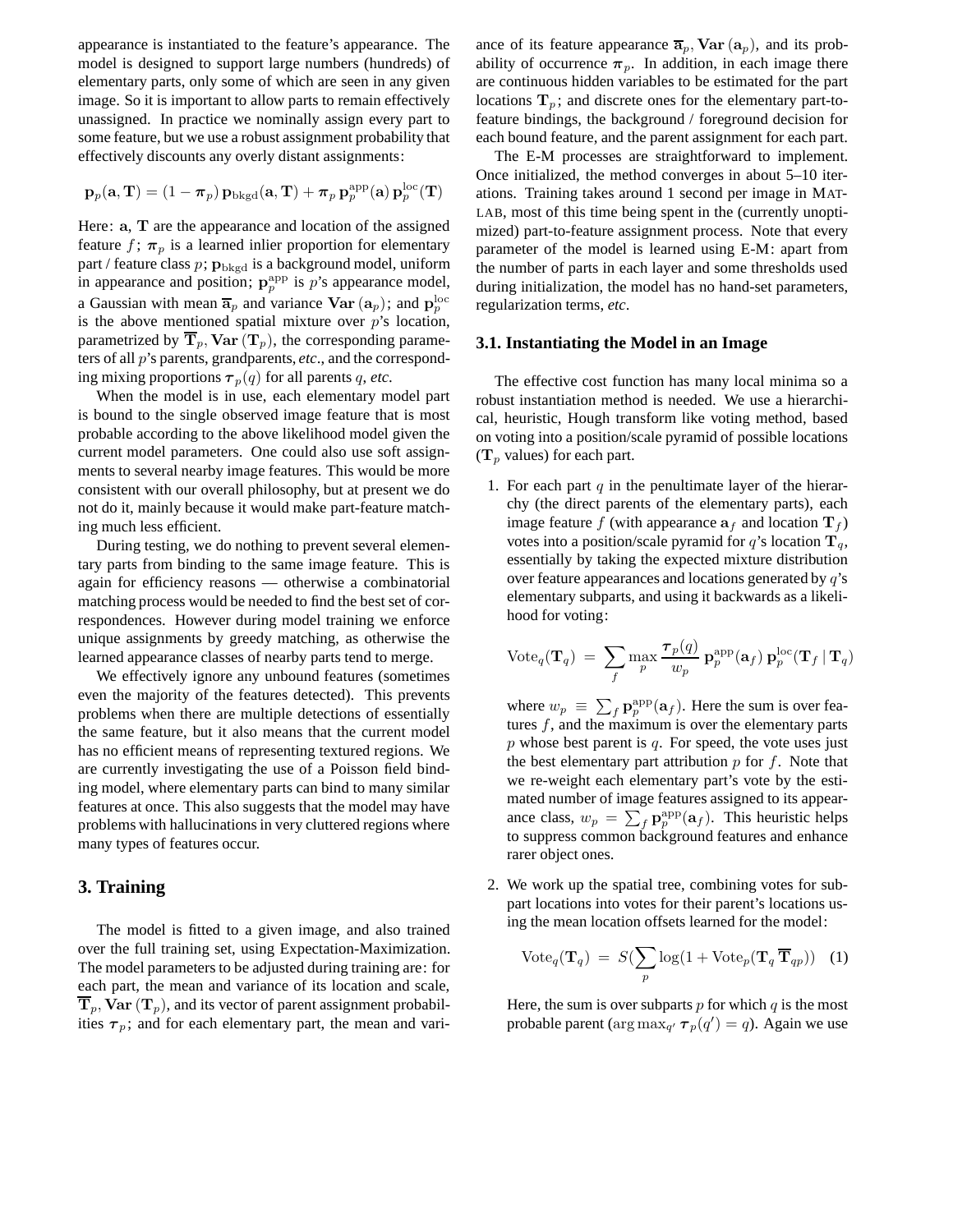hard assignments for speed. The  $log(1 + ...)$  nonlinearity makes it harder for high peaks in outlier subparts to dominate the valid contributions of the other subparts. S is a heuristic smoothing function, currently a Gaussian convolution. To be more rigorous, we should smooth by using  $T_p = T_q T_{qp}$  as the argument and integrating over samples from the uncertain transform  ${\bf T}_{qp}$ .

- 3. Maxima in the voting pyramid for the top-level part 0 give potential object placements  $T_0$ .
- 4. For the best (or if necessary, for each) maximum, work back down the tree assigning part positions. If the part's voting pyramid has a good maximum near the resulting expected part position, use this value. Otherwise, assume that the part was not seen and use its default offset  ${\bf T}_{qp}$ .

Although it can not replace a fully-fledged object detector, this heuristic procedure gives reasonably reliable automatic model initialization results on test sets such as the Caltech ones, even when the object has unknown position and scale and is surrounded by a moderate amount of background clutter. E-M is run after it, so despite the heuristics the resulting instantiation is at least locally optimal for the full cost function.

#### **3.2. Training — Model Initialization**

The above procedure assumes a fully trained model. We also automatically initialize the entire training process, so that no manual location or pre-segmentation of the objects in the training images is required. The number of parts in each layer of the hierarchy is currently fixed by hand. The method assumes that each training image contains an instance of the class, but the instance's position and scale can be unknown and some background clutter is tolerated. It works as follows:

- 1. Heuristically rank the training images according to their expected "quality" as training examples (see below), and use just the best image to estimate the initial model parameters. If this fails we could potentially use the second, third, *etc*., images, but this has not been necessary in our experiments.
- 2. Using K-means, cluster all of the features in the initial image into  $n$  location-appearance classes, where  $n$  is the desired number of elementary parts, and initialize an elementary part at each cluster center. The experiments below actually assume that  $n$  is the number of observed features, so that there is one elementary part per observed feature. Some of these elementary parts



Figure 2. Model fitting on test horse toy images. The bottom right points are the model average positions of the subparts.

will correspond to background clutter. We do not currently attempt to remove these. Some feature classes may have the same appearance but different locations. This is intentional: it allows for (small numbers of) repeated features such as eyes or car wheels.

3. Work up the hierarchy, clustering the subpart centers into the desired number of parent part centres, and initializing one parent for each cluster. Cluster membership gives initial (hard) parent assignments for the subparts. The corresponding  $\tau$  matrix is initialized to a slightly softer version of these. The cluster centre gives the part location, and the median scale of the part's children gives its initial scale estimate.

The use of a single initial image in the first step could certainly be criticised, but so far our attempts to initialize from averages over several or many images have given much worse results. The critical point seems to be to provide an initial model with cleanly separated appearances and parts, from which a relatively unambiguoustraining phase can proceed. Averaging tends to confuse the part relationships and produce a less effective overall model.

Our method of ranking the training images by their probable quality as model initializers is as follows:

- 1. Use K-means to cluster the features from all (positive) training images into about 500 classes. Encode each image as a 500-D signature vector S (the vector of class counts).
- 2. Rank the feature classes by an informativeness measure (see below) and select about the 30 most informative ones. Rank the images according to the number of these classes that they contain (*i.e*. the number of classes c for which  $S_c \neq 0$ ).

For the feature informativeness ranking, we have studied two methods, one supervised, the other unsupervised.

The supervised method requires a negative training set (non-classimages) as well as the positive one (class images).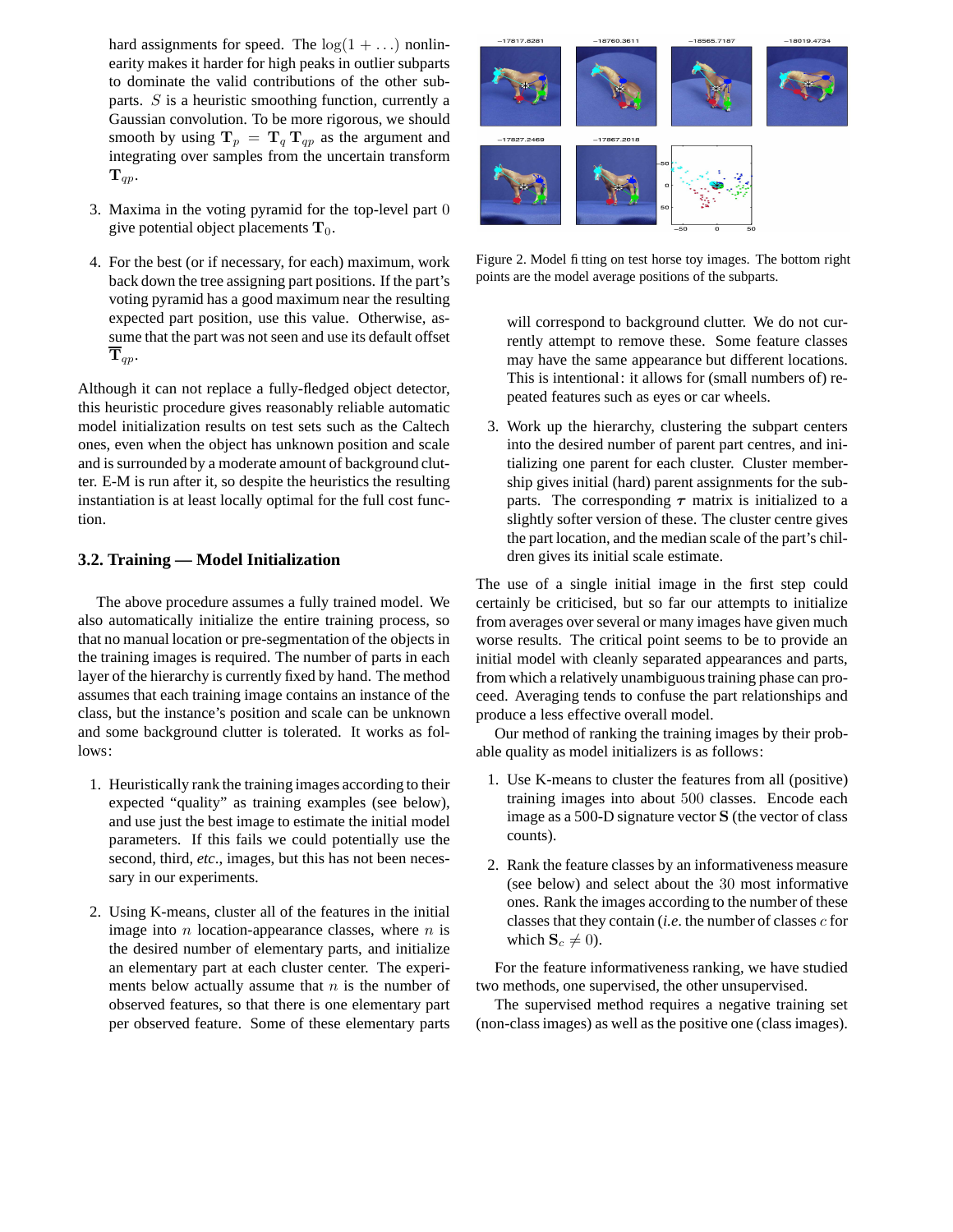It trains a linear classifier to predict the image class  $(\pm 1)$ for positive or negative) from the binarized signature vector  $(S \neq 0)$ . The features with the highest weights are chosen as the most informative ones. Any appropriate classification method can be used: linear SVM or RVM, LASSO, *etc*.

The unsupervised method is somewhat more heuristic, but it seems to work equally well and it requires no negative images. For each feature, it counts the number of (positive) images in which it occurs *exactly once* (or alternatively, exactly 1–2 times), and chooses the features with the highest counts as the most informative. This works because it selects *distinctive features representing unique object parts*. Many object classes contain such features, whereas background features are much more variable and seldom occur exactly once per image. This method would fail for object classes dominated by repetitive texture though.

#### **4. Experiments**

Here we will only test a three-layer model (object  $\rightarrow$  part  $\rightarrow$  feature class). Figure 2 demonstrates the model's ability to handle local image deformations due to parallax, for which rigid matching would fail. We learned the model from 6 images of the same toy horse seen from different viewing positions, using 100 feature classes and 4 parts. The model was then instantiated on 6 test images with the method described above. The change of viewing angle between views is considerable, but the model still finds and locks on to the correct object parts, even if only a few points are found on each one.

**Datasets:** We used five different image classes from the "Caltech 101 Object Categories" dataset<sup>3</sup> [4], which contains many example images from 101 objects categories, including faces (435 images), leopards (200), motorbikes (800), aeroplanes (800) and side views of cars (123). These datasets have already been used by several groups [12,6,4, 3]. Half of the images in each class were held out for testing.

Some examples of the learned models are shown in figure 3. To test whether the models really managed to learn the most important appearance parameters and spatial interrelationships, and whether they were sufficiently selective for a given object category, we assessed their discriminative power by fitting several class models to unseen test images, using model likelihoods as decision variables. For each class, a decision threshold was computed to minimize the average training error rate. We used 10 EM iterations during training and 5 during testing. Confusion matrices are given in table 1 for the original 7 class Caltech dataset using 200 feature classes for the one-level and two level (with 3 parts) hierarchical models. The number of errors depends on the class, but despite the fact that our models are generative not

| one-level, partless model | F.       | L.       | M.             | А.  | C.       |
|---------------------------|----------|----------|----------------|-----|----------|
| Faces                     | 189      | 18       | $\overline{c}$ | 8   | $\theta$ |
| Leopards                  | 0        | 93       | 6              | 1   | $\Omega$ |
| Motorbikes                | 1        | 0        | 379            | 19  | $\theta$ |
| Airplanes                 | $\theta$ | $\Omega$ | 8              | 392 | $\Omega$ |
| Car sides                 | 0        |          | $\overline{c}$ | 13  | 45       |
|                           |          |          |                |     |          |
| Two-level, 3 part model   | F.       | L.       | M.             | А.  | C.       |
| Faces                     | 191      | 14       | 10             | 2   | 0        |
| Leopards                  | $\theta$ | 95       | 5              | 0   | 0        |
| Motorbikes                |          |          | 382            | 15  | 0        |
|                           |          |          |                |     |          |
| Airplanes                 | 0        | 0        | 8              | 392 | 0        |

Table 1. The confusion matrix for part based multiclass categorization on the original Caltech 7 class dataset.

| one-level model                    |      |        |      |     |          |  |  |  |  |
|------------------------------------|------|--------|------|-----|----------|--|--|--|--|
|                                    | Accl | Air    | Ancl | Ant | Bar      |  |  |  |  |
| Accordion                          | 18   | $_{0}$ | 0    | 9   | 0        |  |  |  |  |
| Airplanes                          | 0    | 359    | 6    | 35  | 0        |  |  |  |  |
| Anchor                             | 0    |        | 4    | 12  | 4        |  |  |  |  |
| Ant                                | 0    | 2      |      | 17  |          |  |  |  |  |
| <b>Barrel</b>                      | 0    | 3      | 1    | 9   | 10       |  |  |  |  |
| <b>Two-level, three part model</b> |      |        |      |     |          |  |  |  |  |
| Accordion                          | 25   | 0      |      |     | $\Omega$ |  |  |  |  |
| Airplanes                          | 1    | 384    | 0    | 12  | 0        |  |  |  |  |
| Anchor                             | ∩    | 3      | 6    | 12  | 0        |  |  |  |  |
| Ant                                | 0    | 4      |      | 18  |          |  |  |  |  |
| Barrel                             |      | 6      | O    | 8   | 9        |  |  |  |  |

Table 2. Confusion matrix for best-class classifiers based on 80 feature classes, on the first few classes of the Caltech 101 class dataset.



Figure 3. Examples of fits to images from the motorbikes and leopard datasets. The first line shows a close-up of the initialisation based on location/scale voting.

discriminative, the results seem to be competitive with the state of the art on these datasets [2,5]. The basic partless model is already highly discriminative for these data sets, but using a 3 part model still reduces the error rates by a factor of about two.

Figure 4 shows that the results are not too sensitive to the

<sup>3</sup>Available at http://www.vision.caltech.edu/feifeili/Datasets.htm